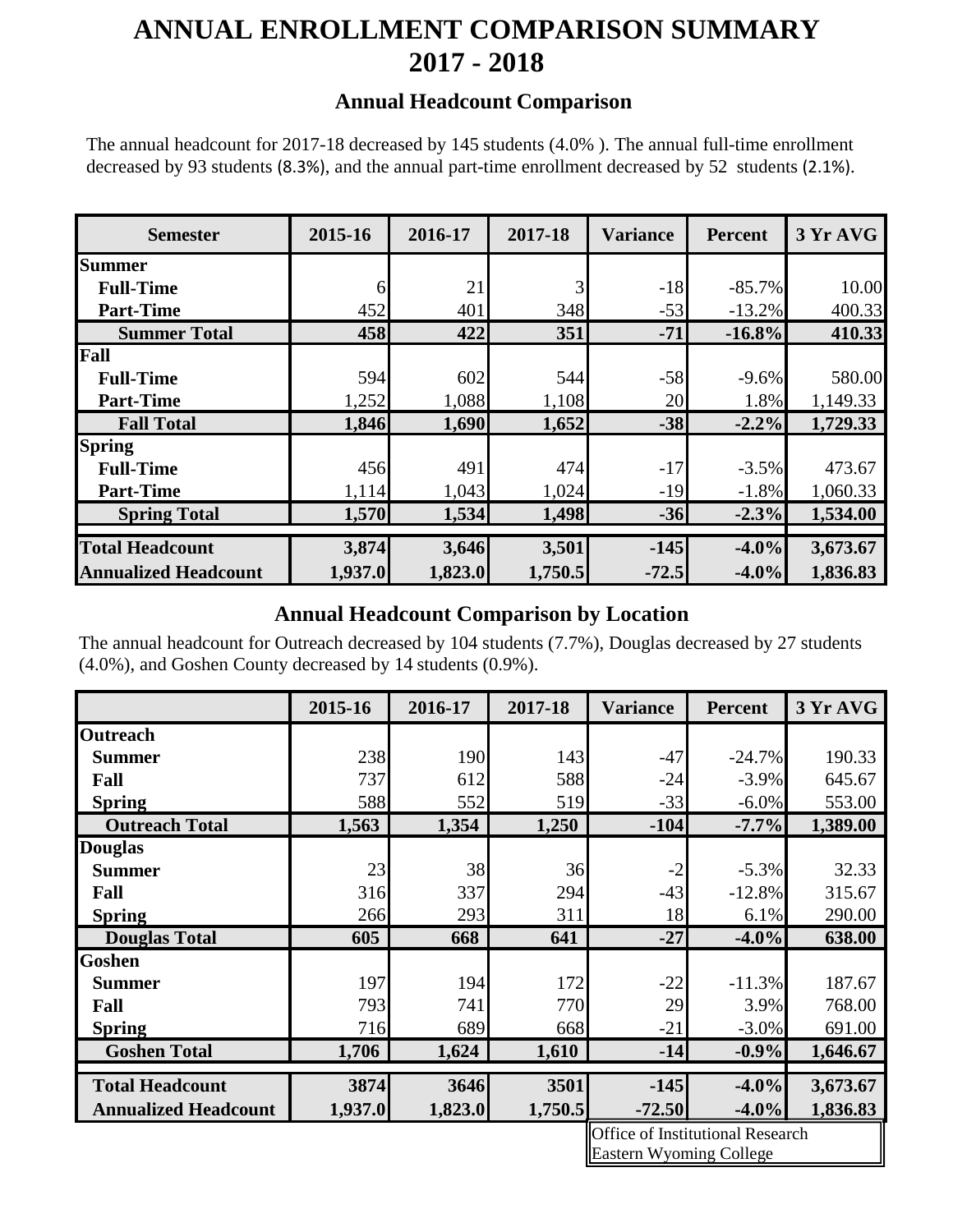## **Annual FTE Comparison By Semester**

The FTE for 2017-18 decreased by 157.08 FTE (6.6%).

| <b>Semester</b>       | 2015-16  | 2016-17  | 2017-18  | Variance  | <b>Percent</b> | 3 Yr AVG |
|-----------------------|----------|----------|----------|-----------|----------------|----------|
| <b>Summer</b>         | 112.17   | 127.17   | 91.67    | $-35.50$  | $-27.9\%$      | 110.34   |
| Fall                  | 1,266.08 | 1,224.33 | 1,128.92 | $-95.41$  | $-7.8%$        | 1,206.44 |
| <b>Spring</b>         | 1,003.21 | 1,012.17 | 986.00   | $-26.17$  | $-2.6%$        | 1,000.46 |
| <b>Total FTE</b>      | 2,381.46 | 2,363.67 | 2,206.59 | $-157.08$ | $-6.6%$        | 2,317.24 |
| <b>Annualized FTE</b> | 1,190.73 | 1,181.84 | 1,103.30 | $-78.54$  | $-6.6%$        | 1,158.62 |

## **Annual FTE Comparison By Location**

The FTE for Outreach decreased by 127.33 FTE (17.9%), Douglas decreased by 39.59 FTE (9.6%) and Goshen County increased by 9.84 FTE (0.8%).

|                       | 2015-16  | 2016-17  | 2017-18  | <b>Variance</b> | <b>Percent</b> | 3 Yr AVG |
|-----------------------|----------|----------|----------|-----------------|----------------|----------|
| <b>Outreach</b>       |          |          |          |                 |                |          |
| <b>Summer</b>         | 59.00    | 66.33    | 35.75    | $-30.58$        | $-46.1%$       | 53.69    |
| Fall                  | 400.83   | 345.67   | 276.58   | $-69.09$        | $-20.0\%$      | 341.03   |
| <b>Spring</b>         | 293.50   | 297.83   | 270.17   | $-27.66$        | $-9.3%$        | 287.17   |
| <b>Outreach Total</b> | 753.33   | 709.83   | 582.50   | $-127.33$       | $-17.9%$       | 681.89   |
| <b>Douglas</b>        |          |          |          |                 |                |          |
| <b>Summer</b>         | 7.17     | 12.50    | 9.83     | $-2.67$         | $-21.4%$       | 9.83     |
| Fall                  | 202.08   | 235.08   | 193.58   | $-41.50$        | $-17.7%$       | 210.25   |
| <b>Spring</b>         | 144.67   | 166.50   | 171.08   | 4.58            | 2.8%           | 160.75   |
| <b>Douglas Total</b>  | 353.92   | 414.08   | 374.49   | $-39.59$        | $-9.6%$        | 380.83   |
| <b>Goshen</b>         |          |          |          |                 |                |          |
| <b>Summer</b>         | 46.00    | 48.33    | 46.08    | $-2.25$         | $-4.7%$        | 46.80    |
| Fall                  | 663.17   | 643.58   | 658.75   | 15.17           | 2.4%           | 655.17   |
| <b>Spring</b>         | 565.04   | 547.83   | 544.75   | $-3.08$         | $-0.6%$        | 552.54   |
| <b>Goshen Total</b>   | 1,274.21 | 1,239.74 | 1,249.58 | 9.84            | $0.8\%$        | 1,254.51 |
|                       |          |          |          |                 |                |          |
| <b>Total FTE</b>      | 2,381.46 | 2,363.65 | 2,206.57 | $-157.08$       | $-6.6%$        | 2,317.23 |
| <b>Annualized FTE</b> | 1,190.73 | 1,181.83 | 1,103.29 | $-78.54$        | $-6.6%$        | 1,158.61 |